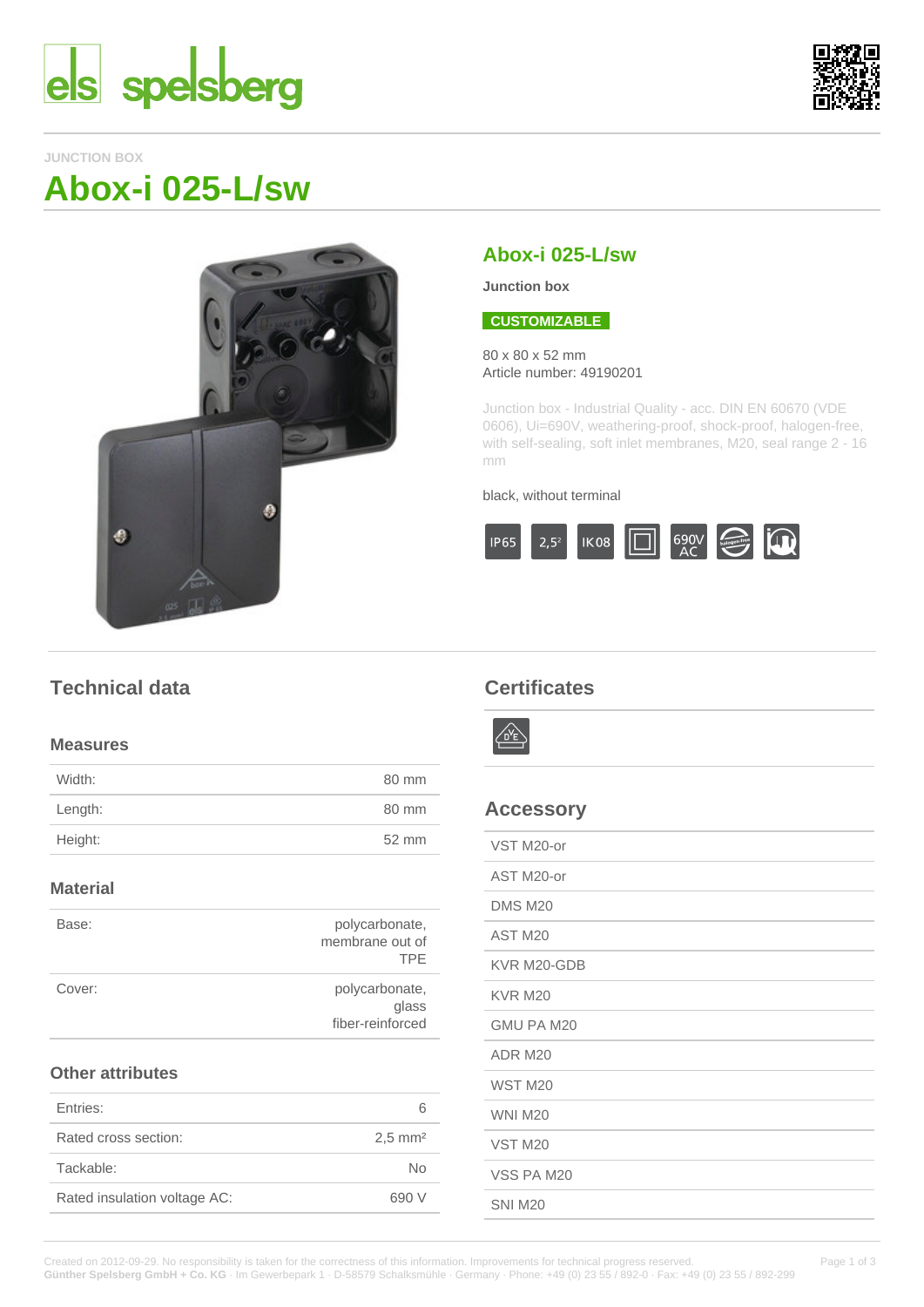



#### **JUNCTION BOX**

# **Abox-i 025-L/sw**

| none                                          |
|-----------------------------------------------|
| none                                          |
| Yes                                           |
| Yes                                           |
| Yes                                           |
| Yes                                           |
| Yes                                           |
| $IP65 - acc. EN$<br>60529 / DIN VDE<br>0470-1 |
| None                                          |
| black                                         |
|                                               |

#### **Environmental attributes**

| Ambient temperature (24 h):                   | 60 °C    |
|-----------------------------------------------|----------|
| Ambient temperature (max.):                   | 80 °C    |
| Ambient temperature (min.):                   | $-35 °C$ |
| Max. rel. humidity at 25° C (short<br>Therm): | 95%      |
| Max. rel. humidity at 40° C:                  | 50%      |

| BST <sub>M20</sub> |
|--------------------|
| <b>KS M20</b>      |
| HandyQuick SQ 52   |
| HandyQuick SQ 32   |
| HandyClip VC 21    |
| HandyClip VC 20    |
| HandyGrip VG 21 w  |
| HandyGrip VG 20 w  |
| HandyGrip VG 21    |
| HandyGrip VG 20    |
| KVR M20-GDB/MGM    |
| HandyQuick SQ 31   |
| WST M20/sw         |
| WNI M20/sw         |
| KVR M20-MGM/sw     |
| KVR M20-GDB/MGM/sw |
| <b>MPS-KRI</b>     |